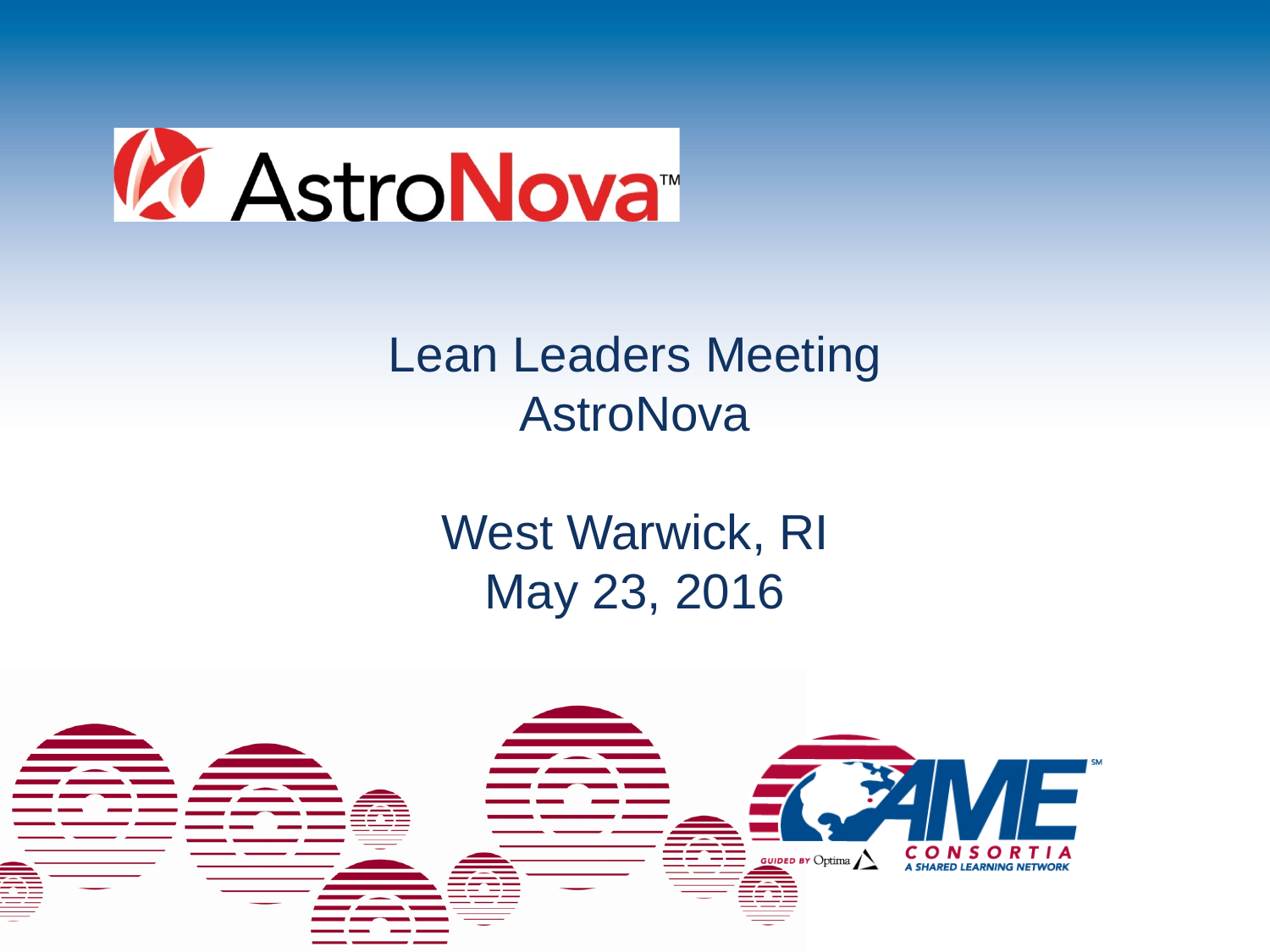#### **Agenda – Lean Leaders Meeting at Cuddledown February 25, 2016**

- 
- 
- 12:15 12:45 pm Introductions
- 
- 
- 1:30 3:00 pm Plant Tour
- 
- 3:30 4:00 pm Open discussion
- 11:30 Noon Arrival/Social
- Noon 12:15 pm Lunch/Networking
	-
- 12:45 1:00 pm Consortium Update
	- 1:00 1:30 pm Company Presentation on Lean Program
		-
	- 3:00 3:30 pm Plus/Delta Feedback Session
		-

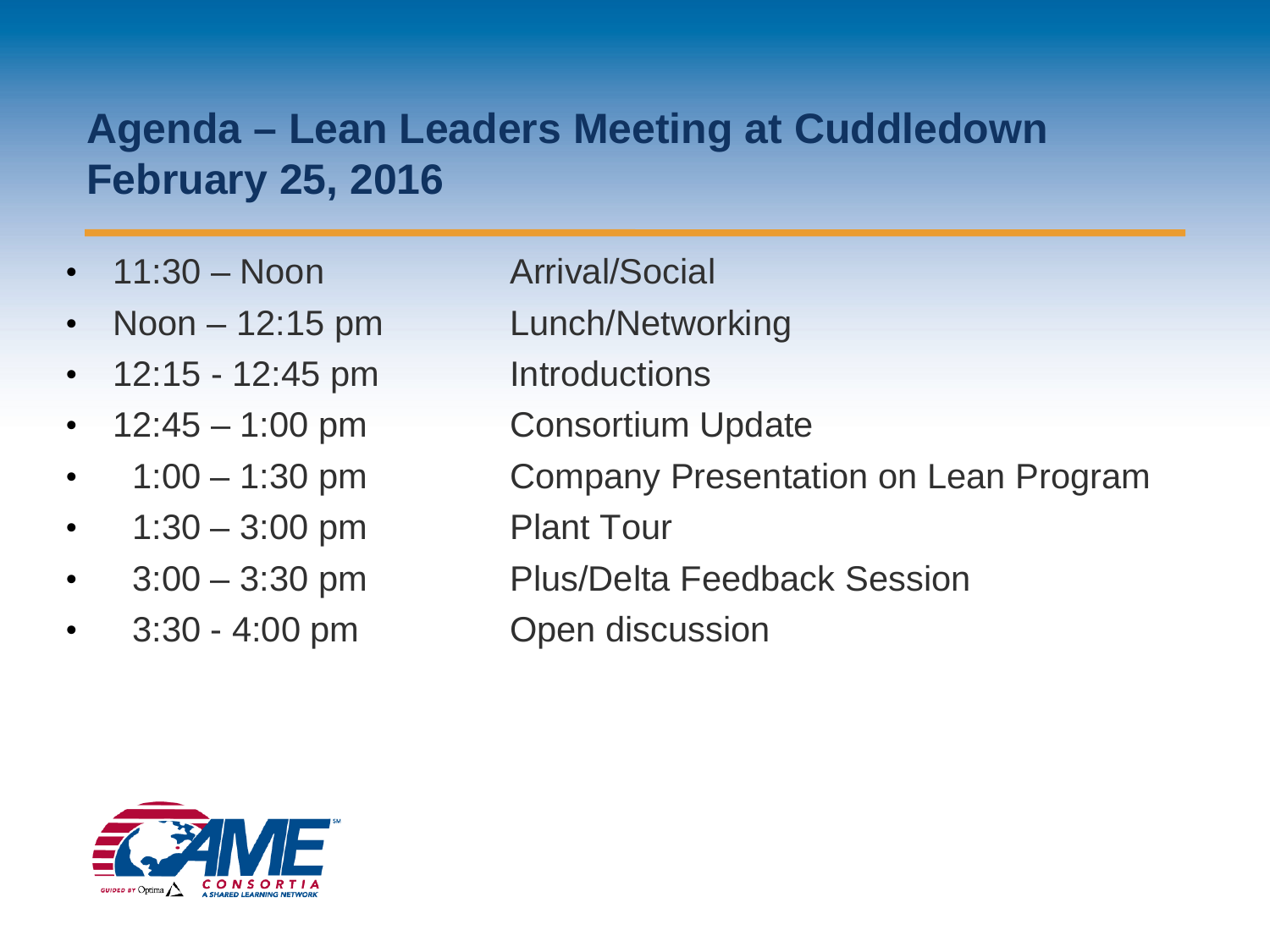# Consortium Update

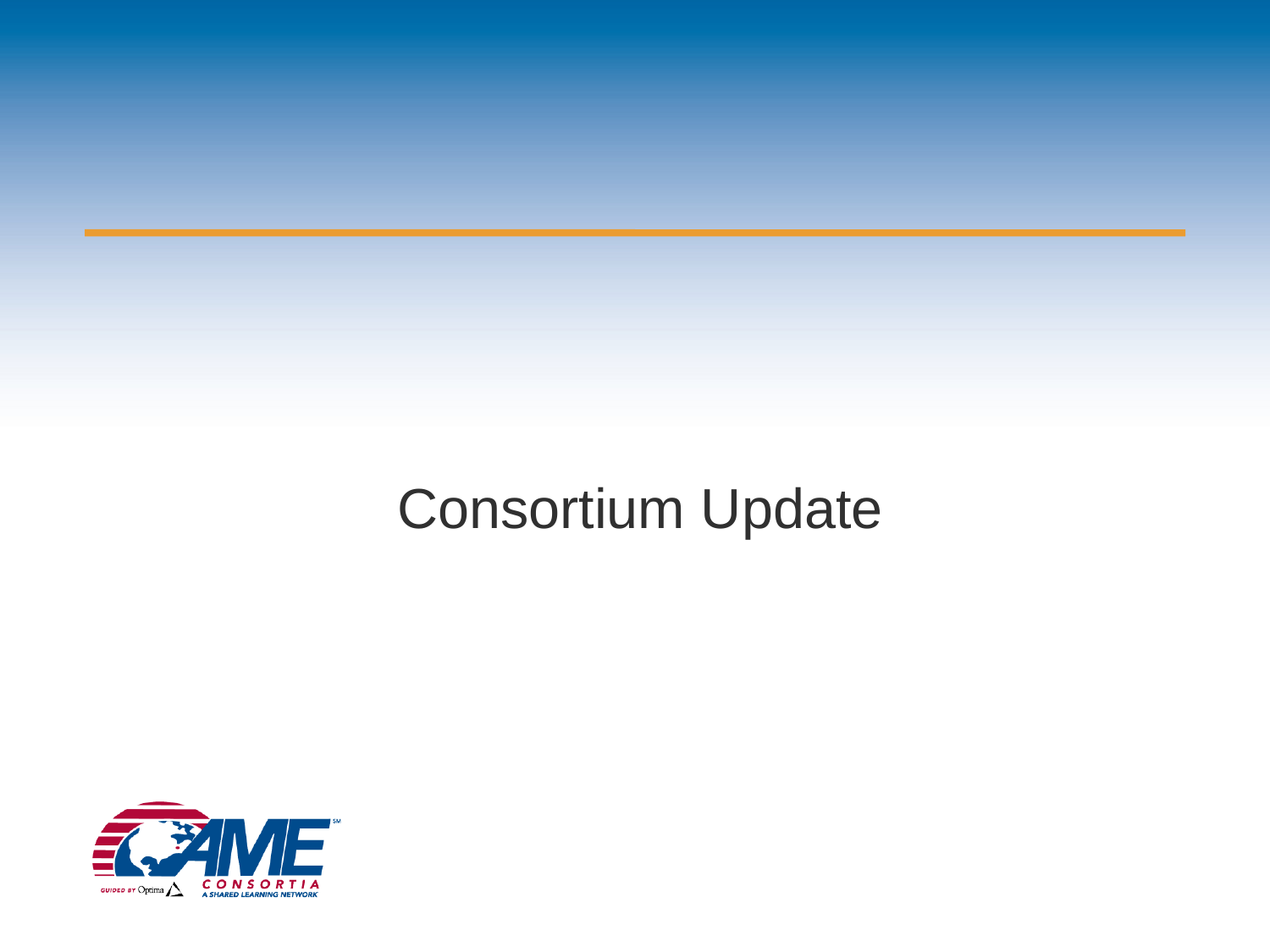#### **AME New England Lean Consortium Members**

Members as of 5/24/16

- THG (the Hope Group)
- Volk Packaging
- Albany Engineered Composites
- Astro-Nova
- L3-KEO
- Cuddledown
- Micro-Vision
- Rousselot
- E. A. Dion
- A. W. Chesterton



• Amgen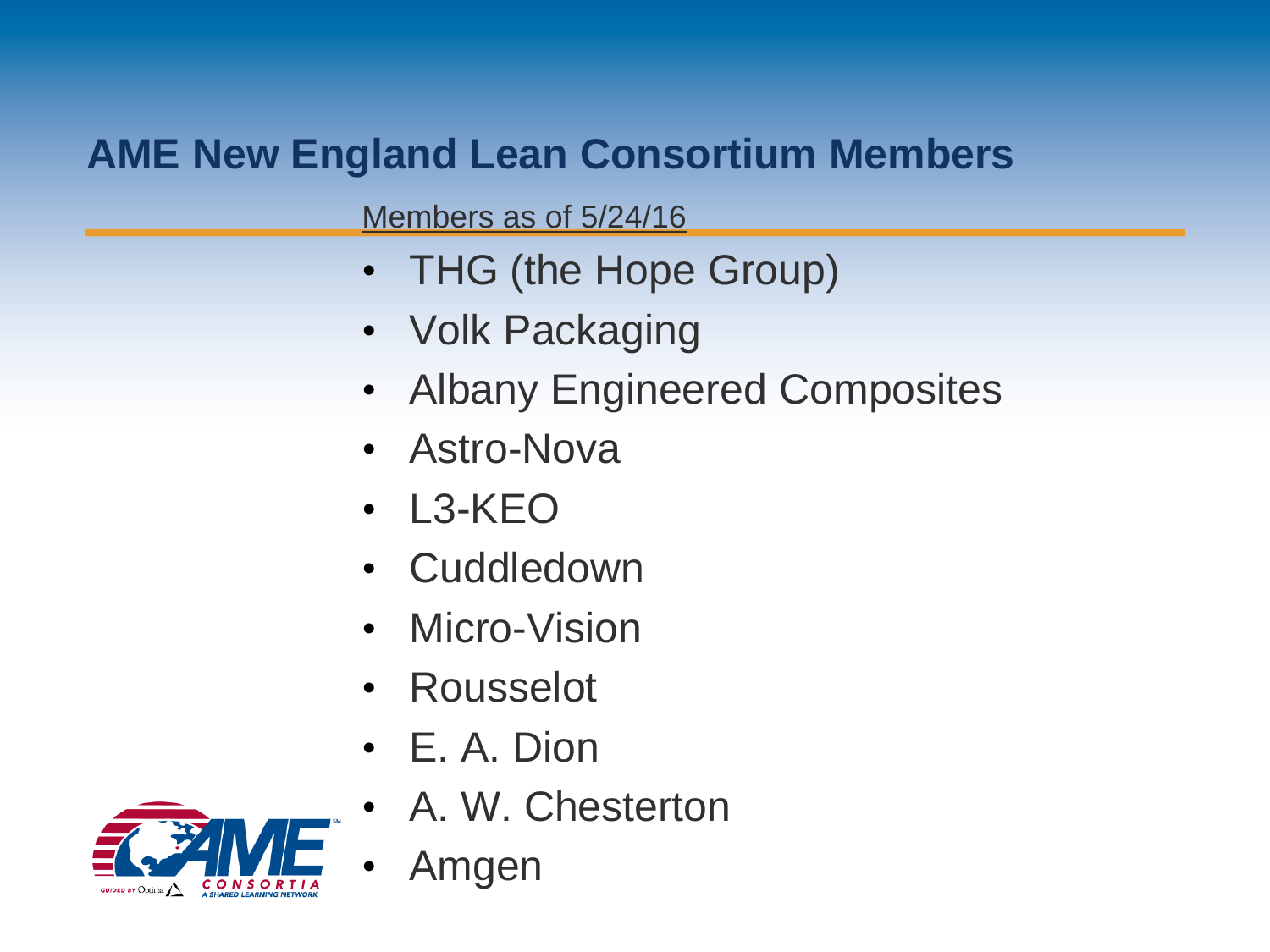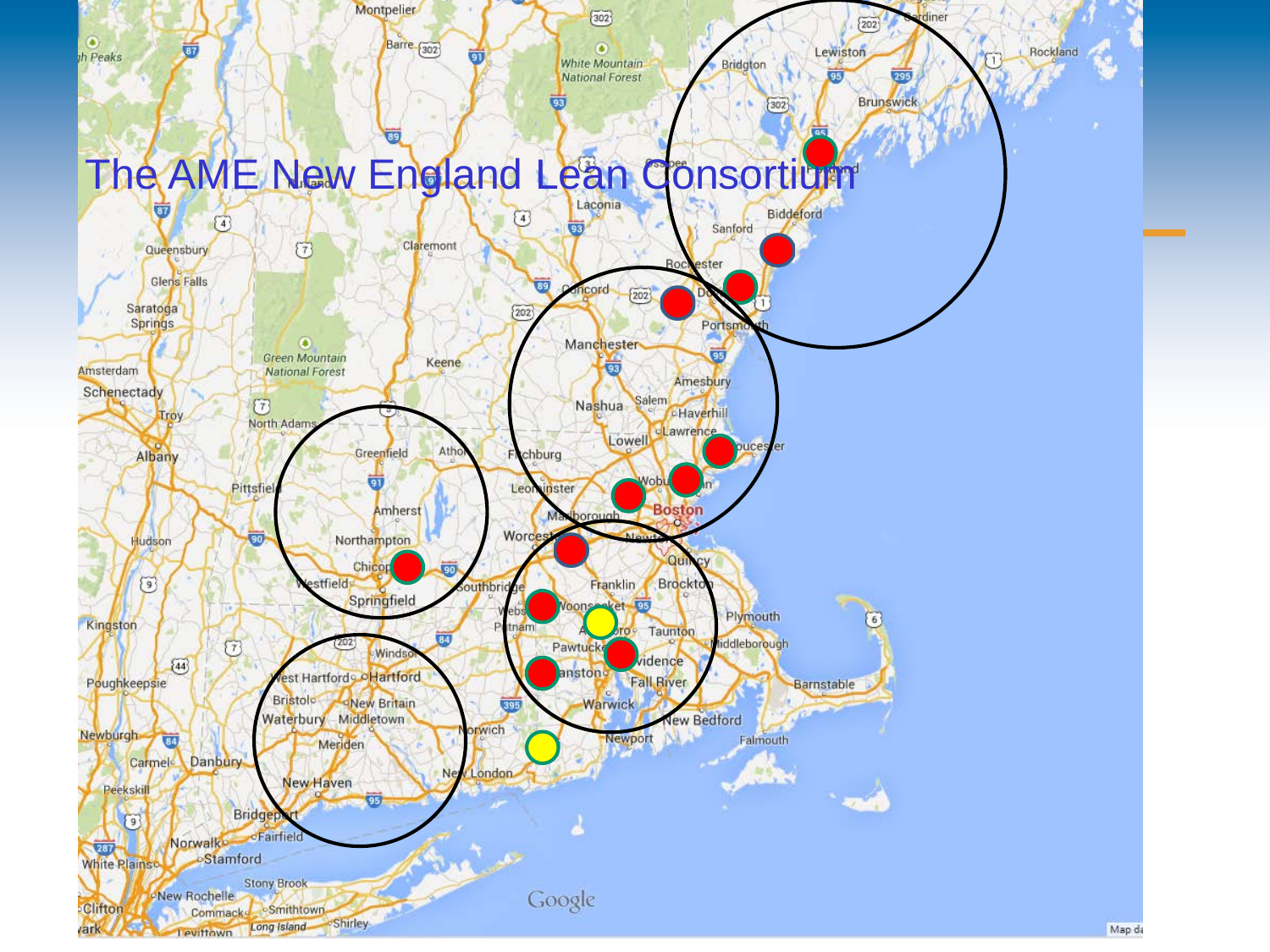#### **AME Champions Meeting May12th, 13th Portland, ME**

- Sable Oaks Marriott and Idexx Laboratories
	- Plant Tour of Instruments, Reagents, new Office Bldg.
	- Introduction of a new term "Nomads"
	- Description of **FIVE**X Program
	- Five presentors
- Featured speakers
	- Derek Volk, President, Volk Packaging
	- Kevin Hancock, CEO, Hancock Lumber

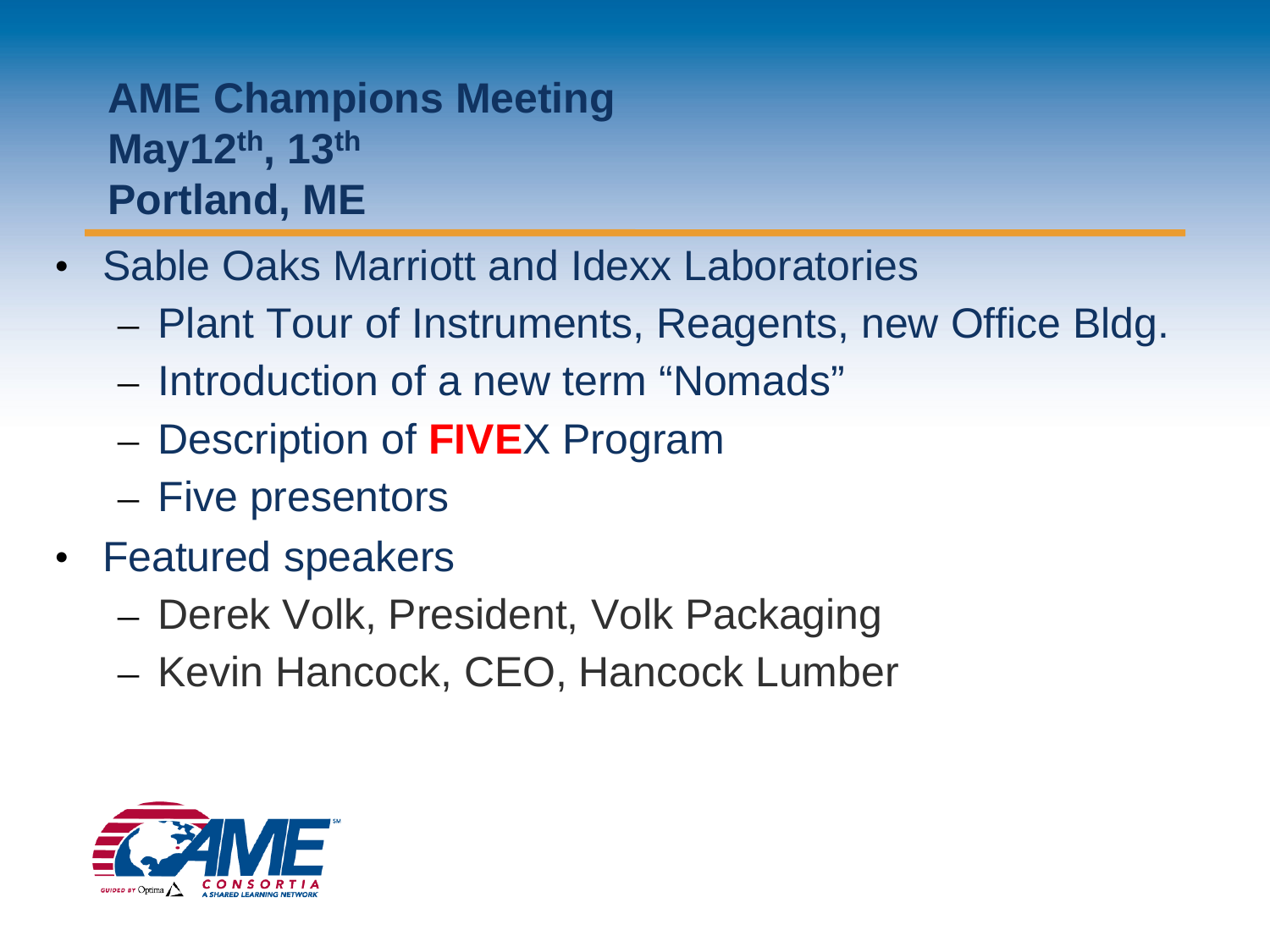#### **Consortium Events - 2016**

- May AstroNova
- May THG, Champions Mtg., Portland, ME
- June A.W. Chesterton, June 16th
- July None
- August None
- September Rousselot
- October Micro-Vision
- November Board Meeting
- December AEC



• January – Volk Packaging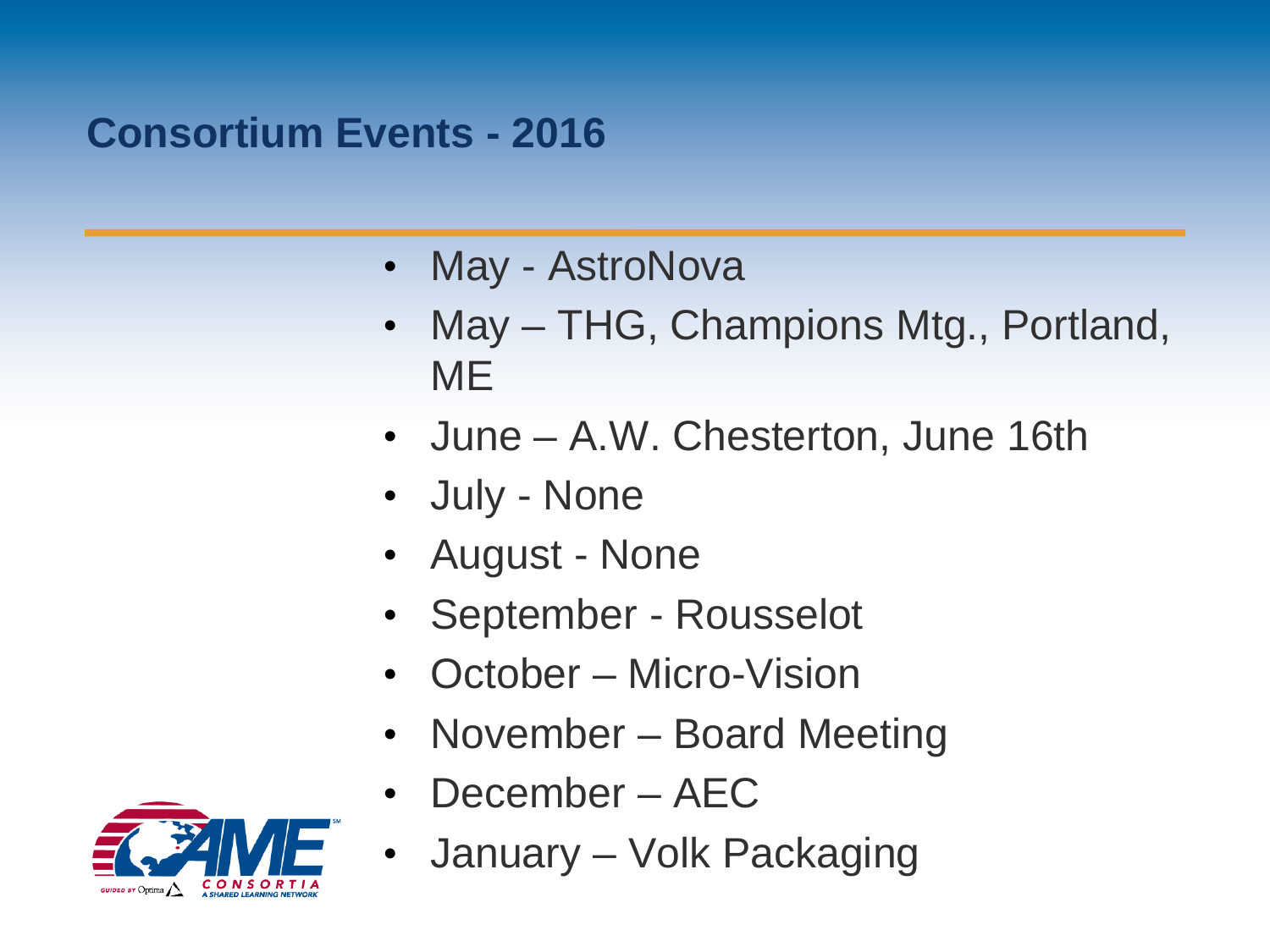#### **AME Events - 2016**

- **Webinars** 
	- June 2 "When lean doesn't stick, and what to do about it"
	- July 7 "Lean thinking in office and service environments"
- Workshops and Meetings
	- June 13 "Toyota kata", Sealed Air Corp, Ayer, MA
	- June 20 Monthly professional development meeting: "Variety reduction process" Chelmsford, MA
	- Aug 22 "Leading with influence" Thermo Fisher, Tewksbury, MA
	- Sept13 Lean Accounting, Watts Water, N. Andover, MA